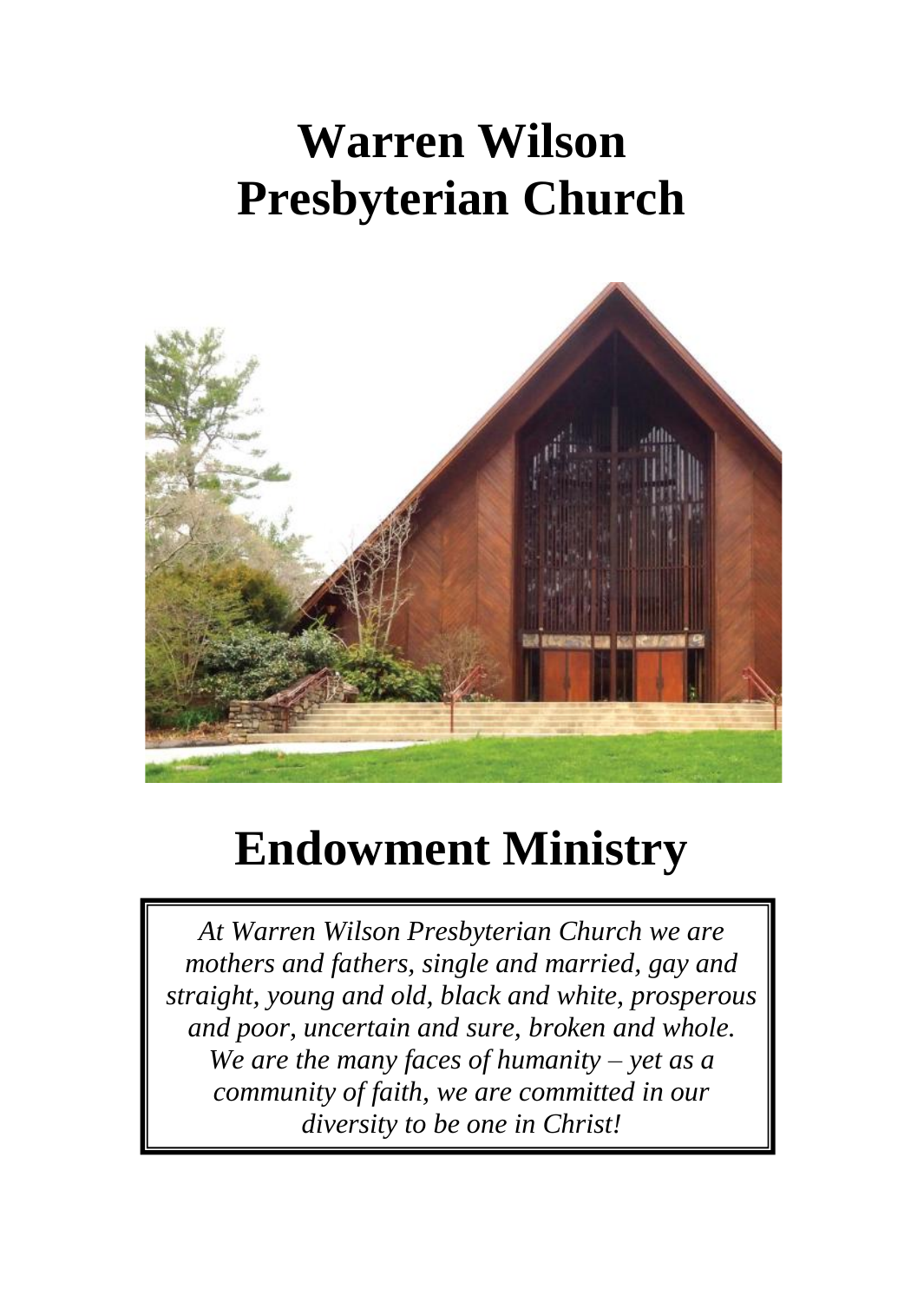## **PROVIDING**

### **FOR THE FUTURE**

After receiving bequests from several estates, the church Session, in 2012, established the **Warren Wilson Presbyterian Church Funds Ministry**. The purpose of this ministry is to provide members and friends the opportunity to make tax deductible, enduring, charitable gifts that will become permanent legacies of financial support. More specifically, income from endowment gifts is used to support permanently the mission of the church while the principal remains intact. The five endowment funds include:

#### **General Endowment**

#### **Social Outreach Endowment**

#### **Christian Education Endowment**

#### **Music Endowment**

#### **Warren Wilson Student Relations Endowment**

Note: additional endowments may be established.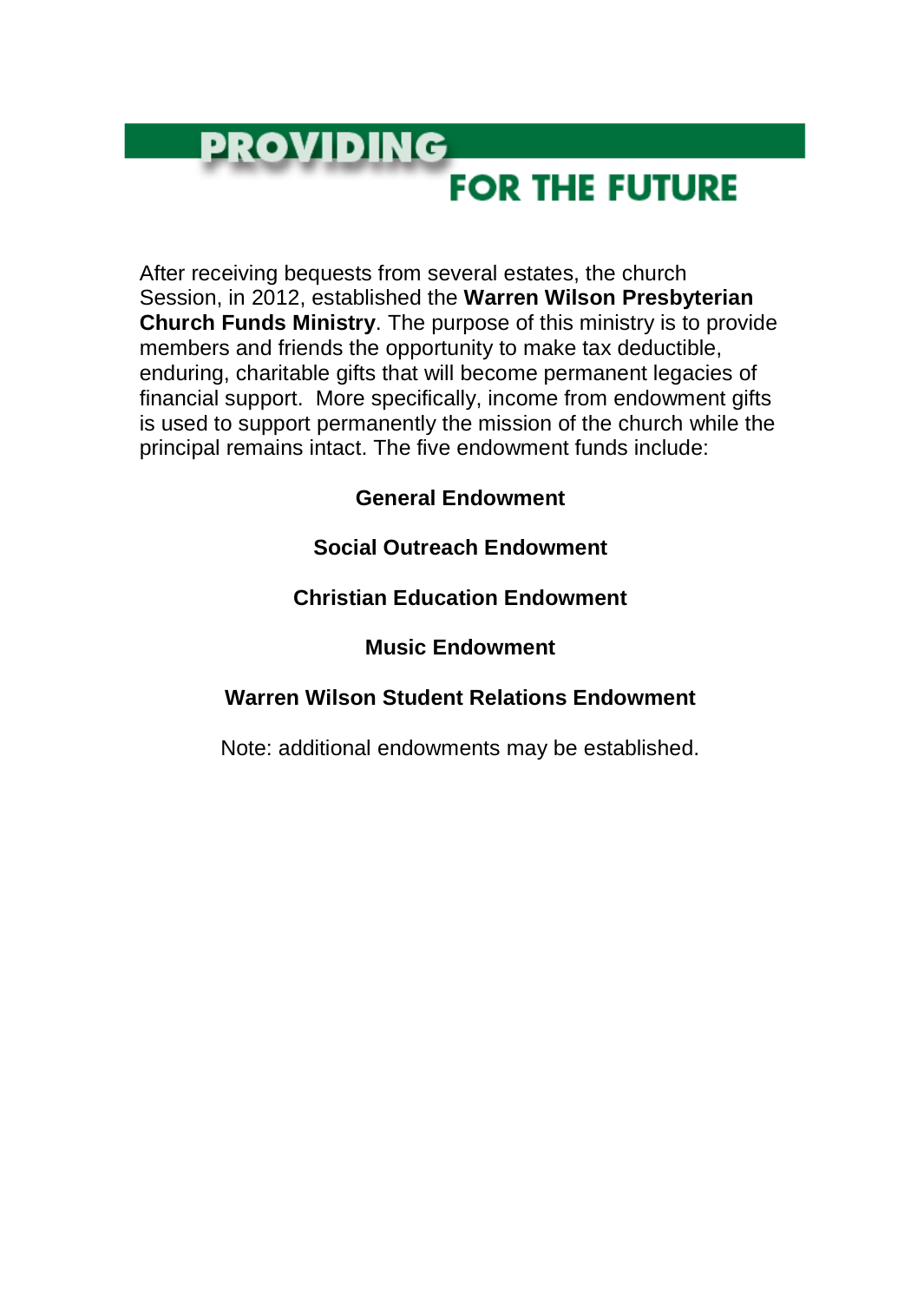### **CONTRIBUTING**

### **TO THE ENDOWMENT MINISTRY**

There are many ways to contribute to the Endowment Ministry. A gift by cash or check is the simplest, but the contributor may also give stocks, bonds, life insurance policies, IRAs, property or real estate. Contributions may be given on an undesignated basis, in memory of a loved one, or in honor of someone, perhaps on a birthday, anniversary, graduation, or special holiday. All gifts are tax deductible.

One of the most meaningful ways to give is by bequest, stated in your will. This not only perpetuates the inspired vision and example of the donor, but also reflects your generosity and desire to further the mission of the church. Your endowment gift says to the church and community that the church is here to stay. Planned giving may have advantageous tax implications. particularly for appreciated assets. Potential donors are encouraged to consult their tax advisors.

The Endowment Fund is administered by the Endowment and Special Funds Ministry Committee, but all policies and actions are subject to approval by the Session, the church's governing board. The endowment funds are invested with Presbyterian Church (U.S.A.). Guidelines regarding the funds are available upon request.